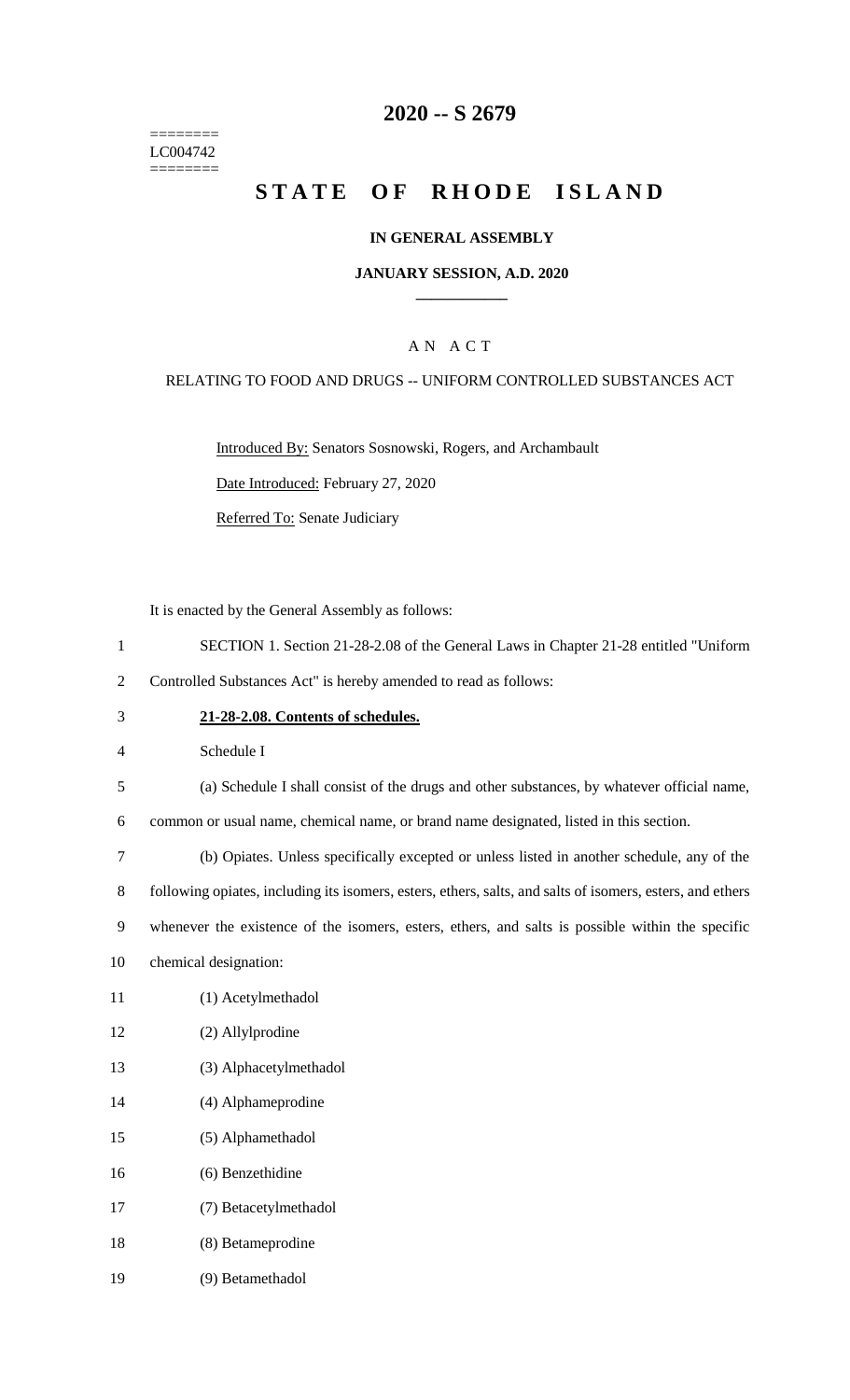| 1              | $(10)$ Betaprodine          |
|----------------|-----------------------------|
| $\overline{2}$ | (11) Clonitazene            |
| 3              | (12) Dextromoramide         |
| $\overline{4}$ | (13) Difenoxin              |
| 5              | (14) Diampromide            |
| 6              | (15) Diethylthiambutene     |
| 7              | (16) Dimenoxadol            |
| 8              | (17) Dimepheptanol          |
| 9              | (18) Dimethylthiambutene    |
| 10             | (19) Dioxaphetyl butyrate   |
| 11             | (20) Dipipanone             |
| 12             | (21) Ethylmethylthiambutene |
| 13             | (22) Etonitazene            |
| 14             | (23) Extoxerdine            |
| 15             | (24) Furethidine            |
| 16             | (25) Hydroxypethidine       |
| 17             | (26) Ketobemidone           |
| 18             | (27) Levomoramide           |
| 19             | (28) Levophenacylmorphan    |
| 20             | (29) Morpheridine           |
| 21             | (30) Noracymethadol         |
| 22             | (31) Norlevorphanol         |
| 23             | (32) Normethadone           |
| 24             | (33) Norpipanone            |
| 25             | (34) Phenadoxone            |
| 26             | (35) Phenampromide          |
| 27             | (36) Phenomorphan           |
| 28             | (37) Phenoperidine          |
| 29             | (38) Piritramide            |
| 30             | (39) Proheptazine           |
| 31             | (40) Properidine            |
| 32             | (41) Propiram               |
| 33             | (42) Racemoramide           |
| 34             | (43) Trimeperidone          |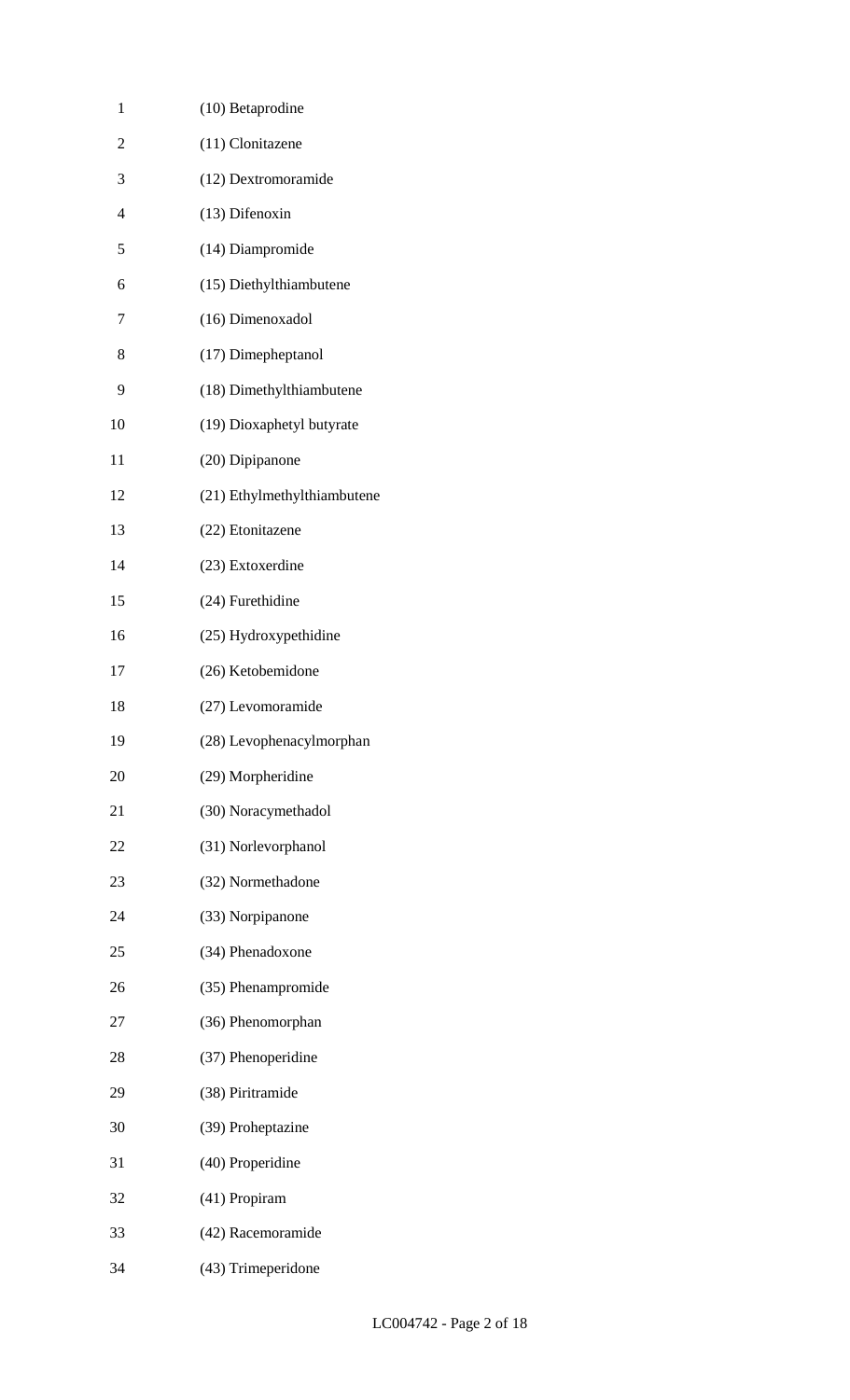| $\mathbf{1}$   | (44) Tilidine                                                                                  |
|----------------|------------------------------------------------------------------------------------------------|
| $\mathbf{2}$   | (45) Alpha-methylfentanyl                                                                      |
| 3              | (46) Beta-hydroxy-3-methylfentanyl other names:                                                |
| $\overline{4}$ | N-[1-(2hydroxy-2-phenethyl)-3-methyl-4piperidingyl]- Nphenylpropanamide                        |
| 5              | (47)<br>Alpha-methylthiofentanyl<br>(N-[1-methyl-2-(2-thienyl)ethyl-4-piperidinyl]-N-          |
| 6              | phenylpropanamide)                                                                             |
| $\tau$         | (48) N-(1-phenethylpiperidin-4-yl)-N-phenylacetamide, its optical, positional,<br>and          |
| 8              | geometric isomers, salts and salts of isomers (Other names: acetyl fentanyl)                   |
| 9              | (49) N-[1-[2-hydroxy-2-(thiophen-2-yl)ethyl] piperidin-4-yl]-N-phenyl propionamide             |
| 10             | (Other names: beta-hydroxythiofentanyl)                                                        |
| 11             | (50) N-(1-phenethylpiperidin-4-yl)-N-phenylbutyramide (Other names: Butyryl fentanyl)          |
| 12             | (51) N-(1-phenethylpiperidin-4-yl)-N-phenylfuran-2-carboxamide (Other names: Furanyl           |
| 13             | fentanyl)                                                                                      |
| 14             | (52) 3,4-dichloro-N-[(1-dimethylamino) cyclohexylmethyl] benzamide (Other names:               |
| 15             | AH-7921)                                                                                       |
| 16             | (53) 3,4-Dichloro-N-[2-(dimethylamino)cyclohexyl]-N-methylbenzamide (Other names:              |
| 17             | $U-47700$                                                                                      |
| 18             | (54) 3-Methylbutyrfentanyl (Other names: 3-MBF)                                                |
| 19             | (55) 4-Fluorobutyrfentanyl (Other names: 4-FBF, p-FBF)                                         |
| 20             | (56) 4-Phenylfentanyl                                                                          |
| 21             | (57) 4-Methoxybutyrfentanyl (Other names: 4-MeO-BF)                                            |
| 22             | (58) Acrylfentanyl (Other names: acryloyfentanyl)                                              |
| 23             | (59) Lofentanyl                                                                                |
| 24             | (60) N-Methylcarfentanyl                                                                       |
| 25             | $(61)$ Ocfentanyl (INN, A-3217)                                                                |
| 26             | (63) 4-methoxymethylfentanyl (Other names: R-30490)                                            |
| 27             | (64) 1-cyclohexyl-4-(1,2 diphenylethyl)piperazine) (Other names: MT-45, IC-6)                  |
| 28             | (c) Opium Derivatives. Unless specifically excepted or unless listed in another schedule,      |
| 29             | any of the following opium derivatives, its salts, isomers, and salts of isomers whenever the  |
| 30             | existence of the salts, isomers, and salts of isomers is possible within the specific chemical |
| 31             | designation:                                                                                   |
| 32             | (1) Acetorphine                                                                                |
| 33             | (2) Acetyldihydrocodeine                                                                       |
| 34             | (3) Benzylmorphine                                                                             |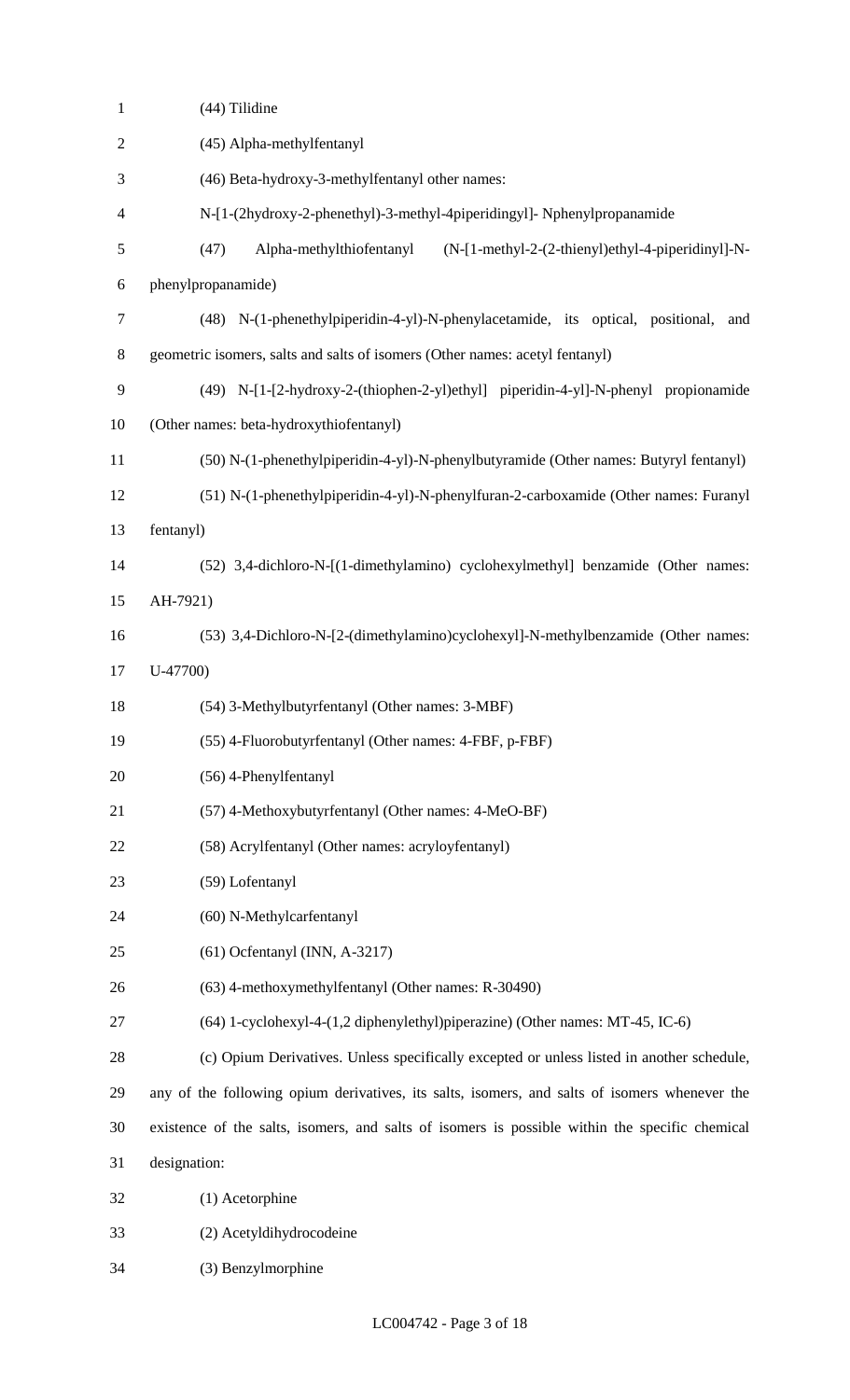| $\mathbf{1}$   | (4) Codeine methylbromide                                                                             |
|----------------|-------------------------------------------------------------------------------------------------------|
| $\overline{2}$ | (5) Codeine-N-Oxide                                                                                   |
| 3              | (6) Cyprenorphine                                                                                     |
| 4              | (7) Desomorphine                                                                                      |
| 5              | (8) Dihydromorphine                                                                                   |
| 6              | (9) Etorphine (Except hydrochloride salt)                                                             |
| 7              | $(10)$ Heroin                                                                                         |
| 8              | (11) Hydromorphinol                                                                                   |
| 9              | (12) Methyldesorphine                                                                                 |
| 10             | (13) Methylihydromorphine                                                                             |
| 11             | (14) Morphine methylbromide                                                                           |
| 12             | (15) Morphine methylsulfonate                                                                         |
| 13             | (16) Morphine-N-Oxide                                                                                 |
| 14             | (17) Myrophine                                                                                        |
| 15             | (18) Nococodeine                                                                                      |
| 16             | (19) Nicomorphine                                                                                     |
| 17             | (20) Normorphine                                                                                      |
| 18             | (21) Pholcodine                                                                                       |
| 19             | (22) Thebacon                                                                                         |
| 20             | (23) Drotebanol                                                                                       |
| 21             | (d) Hallucinogenic Substances. Unless specifically excepted or unless listed in another               |
| 22             | schedule, any material, compound, mixture, or preparation that contains any quantity of the           |
| 23             | following hallucinogenic substances, or that contains any of its salts, isomers, and salts of isomers |
| 24             | whenever the existence of the salts, isomers, and salts of isomers is possible within the specific    |
| 25             | chemical designation (for purposes of this subsection only, the term "isomer" includes the optical,   |
| 26             | position, and geometric isomers):                                                                     |
| 27             | $(1)$ 3, 4-methylenedioxy amphetamine                                                                 |
| 28             | (2) 5-methoxy-3, 4-methylenedioxy amphetamine                                                         |
| 29             | (3) 3, 4, 5-trimethoxy amphetamine                                                                    |
| 30             | (4) Bufotenine                                                                                        |
| 31             | (5) Diethyltryptamine                                                                                 |
| 32             | (6) Dimethyltryptamine                                                                                |
| 33             | (7) 4-methyl 2, 5-dimethoxyamphetamine                                                                |
| 34             | (8) Ibogaine                                                                                          |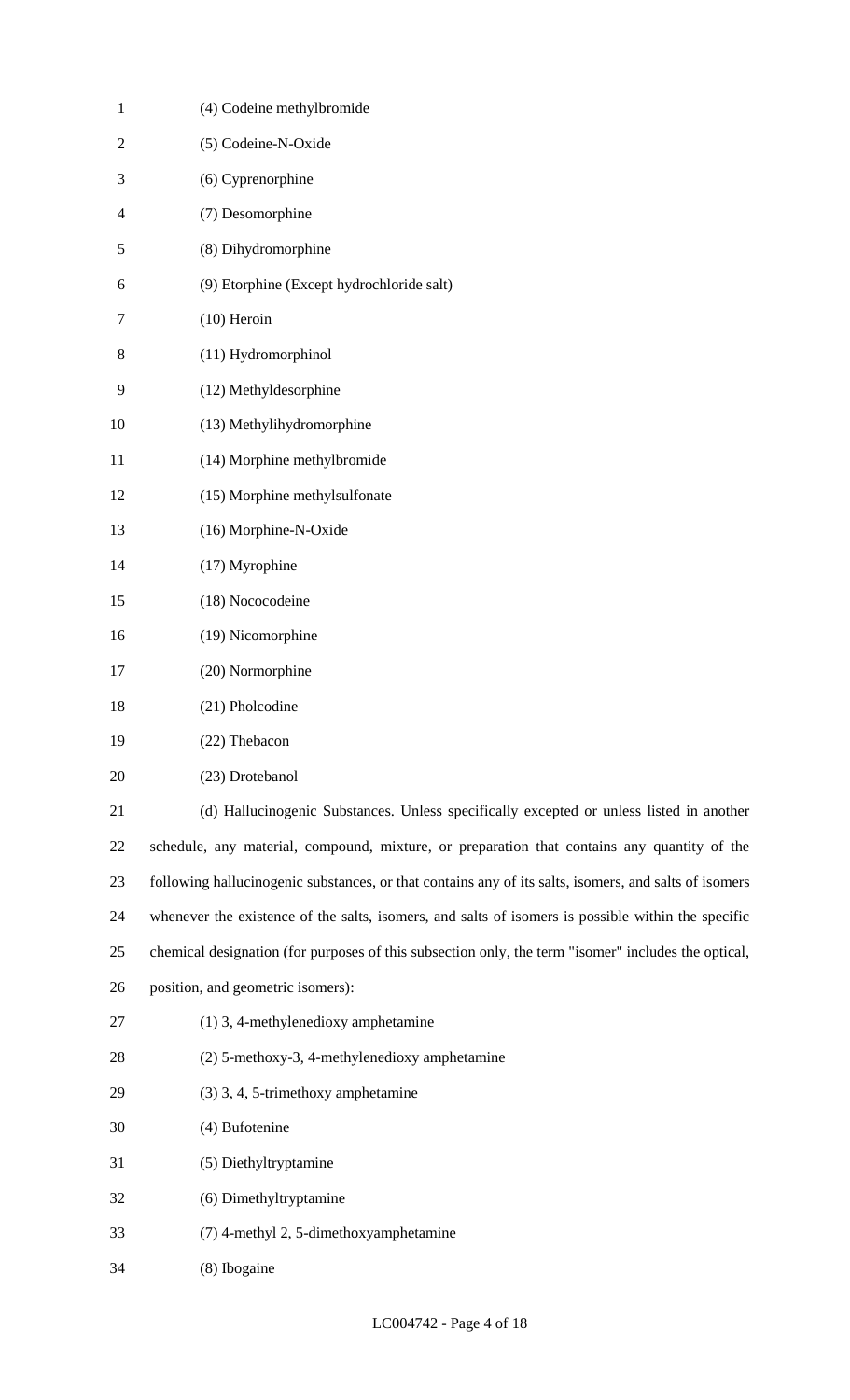| $\mathbf{1}$   | (9) Lysergic acid diethylamide                                                                                             |
|----------------|----------------------------------------------------------------------------------------------------------------------------|
| $\overline{2}$ | (10) Marihuana                                                                                                             |
| 3              | (11) Mescaline                                                                                                             |
| $\overline{4}$ | (12) Peyote. Meaning all parts of the plant presently classified botanically as Lophophora                                 |
| 5              | Williamsii Lemair whether growing or not; the seeds of the plant; any extract from any part of the                         |
| 6              | plant; and any compound, manufacture, salt, derivative, mixture, or preparation of the plant, its                          |
| $\tau$         | seeds or extracts.                                                                                                         |
| 8              | (13) N-ethyl-3-piperidyl benzilate                                                                                         |
| 9              | (14) N-methyl-3-piperidyl benzilate                                                                                        |
| 10             | (15) Psilocybin                                                                                                            |
| 11             | $(16)$ Psilocyn                                                                                                            |
| 12             | (17) Tetrahydrocannabinols. Synthetic equivalents of the substances contained in the plant,                                |
| 13             | or in the resinous extractives of Cannabis, sp. and/or synthetic substances, derivatives, and their                        |
| 14             | isomers with similar chemical structure and pharmacological activity such as the following: delta                          |
| 15             | 1 cis or trans tetrahydrocannabinol, and their optical isomers. Delta 6 cis or trans                                       |
| 16             | tetrahydrocannabinol and their optical isomers. Delta 3, 4 cis or trans tetrahydrocannabinol and                           |
| 17             | their optical isomer. (Since nomenclature of these substances is not internationally standardized,                         |
| 18             | compounds of these structures, regardless of numerical designation of atomic positions covered).                           |
| 19             | $(18)$ Thiophene analog of phencyclidine. $1-(1-(2 \thinspace \text{thing}) \thinspace \text{cyclo-hexyl})$ pipiridine: 2- |
| 20             | Thienyl analog of phencyclidine: TPCP                                                                                      |
| 21             | (19) 2,5 dimethoxyamphetamine                                                                                              |
| 22             | 4-bromo-2,5-dimethoxyamphetamine,<br>4-bromo-2,5-dimethoxy-alpha-<br>(20)                                                  |
| 23             | methylphenethyamine: 4-bromo-2,5-DMA                                                                                       |
| 24             | 4-methoxyamphetamine-4-methoxy-alpha-methylphenethylaimine:<br>(21)                                                        |
| 25             | paramethoxyamphetamine: PMA                                                                                                |
| 26             | (22) Ethylamine analog of phencyclidine. N-ethyl-1- phenylcyclohexylamine, (1-                                             |
| 27             | phenylcyclohexyl) ethylamine, N-(1-phenylcyclophexyl) ethylamine, cyclohexamine, PCE                                       |
| 28             | (23) Pyrrolidine analog of phencyclidine. 1-(1-phencyclohexyl)- pyrrolidine PCPy, PHP                                      |
| 29             | (24) Parahexyl; some trade or other names: 3-Hexyl-1-hydroxy-7,8,9,10-tetrahydro-6,6,9-                                    |
| 30             | trimethyl-6H-dibenz o (b,d) pyran: Synhexyl.                                                                               |
| 31             | (25) Salvia Divinorum (Salvinorin A or Divinorin A), meaning any extract from any part                                     |
| 32             | of the plant, and any compound, salt derivative, or mixture of the plant or its extracts. This shall                       |
| 33             | not mean the unaltered plant.                                                                                              |
| 34             | (26) Datura stamonium (jimsom weed or datura), meaning any extract from any part of the                                    |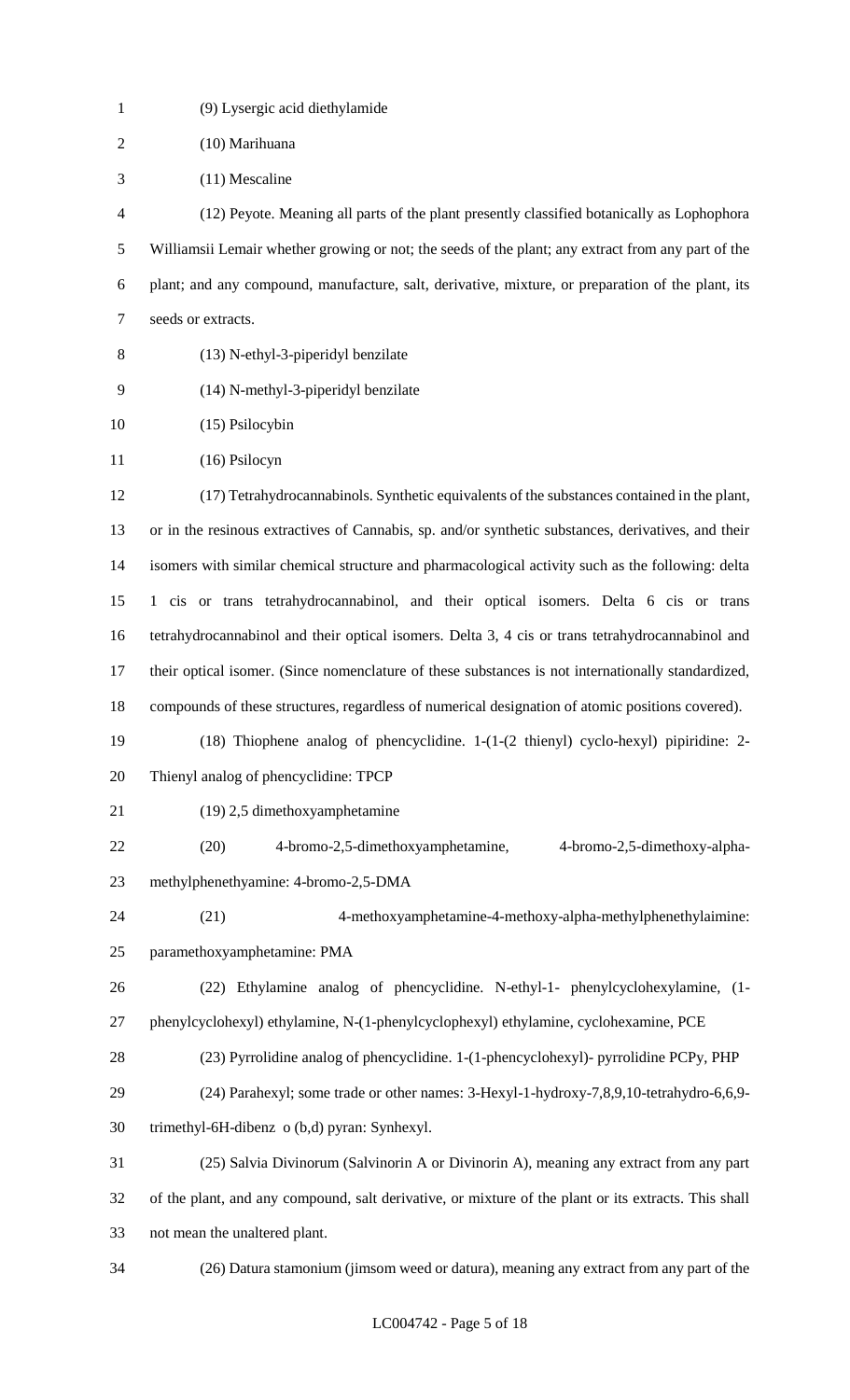plant, and any compound, salt derivative, or mixture of the plant or its extracts. This shall not mean

the unaltered plant.

 (e) Depressants. Unless specifically excepted or unless listed in another schedule, any material, compound, mixture, or preparation that contains any quantity of the following substances having a depressant effect on the central nervous system, including its salts, isomers, and salts of isomers whenever the existence of the salts, isomers, and salts of isomers is possible within the specific chemical designation: (1) Mecloqualone.

- (2) Methaqualone.
- (3) 3-methyl fentanyl (n-(3methyl-1(2-phenylethyl)-4-piperidyl)-N-phenylpropanamide.
- (4) 3,4-methyl-enedioxymethamphetamine (MDMA), its optical, positional, and geometric
- isomers, salts, and salts of isomers.

 (5) 1-methyl-4-phenyl-4-propionoxypiperidine (MPPP), its optical isomers, salts, and salts of isomers.

- (6) 1-(2-phenylethyl)-4-phenyl-4-acetyloxypiperidine (PEPAP), its optical isomers, salts, and salts of isomers.
- (7) N-(1-(1-methyl-2-phenyl)ethyl-4-piperidyl)-N-phenyl-acetamide (acetyl-alpha-methylfentanyl), its optical isomers, salts, and salts of isomers.
- (8) N-(1-(1-methyl-2(2-thienyl)ethyl-4-piperidyl)-N-phenylpropanami de (alpha-methylthiofentanyl), its optical isomers, salts, and salts of isomers.
- (9) N-(1-benzyl-piperidyl)-N-phenylpropanamide (benzyl-fentanyl), its optical isomers, salts, and salts of isomers.
- (10) N-(1-(2-hydroxy-2-phenyl)ethyl-4-piperidyl)-N-phenyl-propanamid e (beta-hydroxyfentanyl), its optical isomers, salts, and salts of isomers.
- (11) N-(3-methyl-1(2-hydroxy-2-phenyl)ethyl-4-piperidyl)-N-phenylpro panamide (beta-
- hydroxy-3-methylfentanyl), its optical and geometric isomers, salts, and salts of isomers.
- (12) N-(3-methyl)-1-(2-(2-thienyl)ethyl-4-piperidyl)-N-phenylpro- panamide (3- methylthiofentanyl), its optical and geometric isomers, salts, and salts of isomers.
- (13) N-(1-2-thienyl)methyl-4-piperidyl)-N-phenylpropanamide (thenylfentanyl), its optical isomers, salts, and salts of isomers.
- (14) N-(1-(2(2-thienyl)ethyl-4-piperidyl-N-phenylpropanamide (thiofentanyl), its optical

isomers, salts, and salts of isomers.

(15) N-[1-(2-phenylethyl)-4-piperidyl]-N-(4-fluorophenyl)-propanamid e (para-

fluorofentanyl), its optical isomers, salts, and salts of isomers.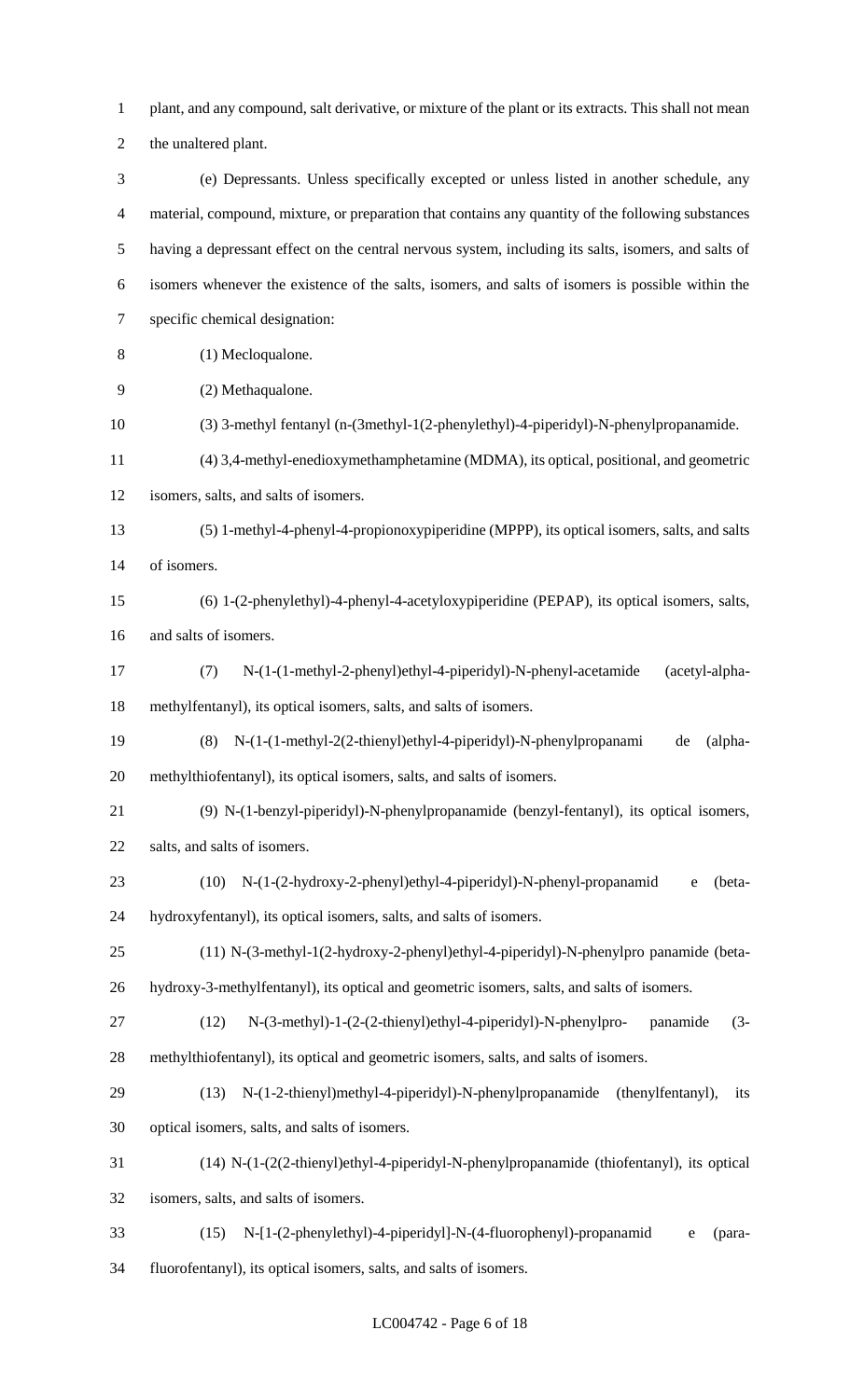(16) Gamma hydroxybutyrate, HOOC-CH2-CH2-CH2OH, its optical, position, or geometric isomers, salts, and salts of isomers. (f) Stimulants. Unless specifically excepted or unless listed in another schedule, any material, compound, mixture, or preparation that contains any quantity of the following substances having a stimulant effect on the central nervous system, including its salts, isomers, and salts of isomers: (1) Fenethylline (2) N-ethylamphetamine (3) 4-methyl-N-methylcathinone (Other name: mephedrone) (4) 3,4-methylenedioxy-N-methlycathinone (Other name: methylone) (5) 3,4-methylenedioxypyrovalerone (Other name: MDPV) (g) Any material, compound, mixture, or preparation that contains any quantity of the following substances: (1) 5-(1,1-Dimethylheptyl)-2-[(1R,3S)-3-hydroxycyclohexyl]-phenol (CP-47,497) (2) 5-(1,1-Dimethyloctyl)-2-[(1R,3S)-3-hydroxycyclohexyl]-phenol (cannabicyclohexanol and CP-47,497 c8 homologue) (3) 1-Butyl-3-(1 naphthoyl)indole, (JWH-073) (4) 1-[2-(4-Morpholinyl)ethyl]-3-(1-naphthoyl)indole (JWH-200) (5) 1-Pentyl-3-(1-napthoyl)indole, (JWH-018 and AM678) (h) Synthetic cannabinoids or piperazines. Unless specifically excepted, any chemical compound which is not approved by the United States Food and Drug Administration or, if approved, which is not dispensed or possessed in accordance with state and federal law, that contains Benzylpiperazine (BZP); Trifluoromethylphenylpiperazine (TFMPP); 1,1- Dimethylheptyl-11-hydroxytetrahydrocannabinol (HU-210); 1-Butyl-3-(1-naphthoyl) indole; 1- Pentyl-3-(1-naphthoyl) indole; dexanabinol (HU-211); or any compound in the following structural classes: (1) Naphthoylindoles: Any compound containing a 3-(1-naphthoyl)indole structure with substitution at the nitrogen atom of the indole ring by an alkyl, haloalkyl, alkenyl, cycloalkylmethyl, cycloalkylethyl, 1-(N-methyl-2-piperidinyl)methyl, or 2-(4-morpholinyl)ethyl group, whether or not further substituted in the indole ring to any extent and whether or not substituted in the naphthyl ring to any extent. Examples of this structural class include, but are not limited, to JWH-015, JWH-018, JWH-019, JWH-073, JWH-081, JWH-122, JWH-200, and AM-2201;

(2) Phenylacetylindoles: Any compound containing a 3-phenylacetylindole structure with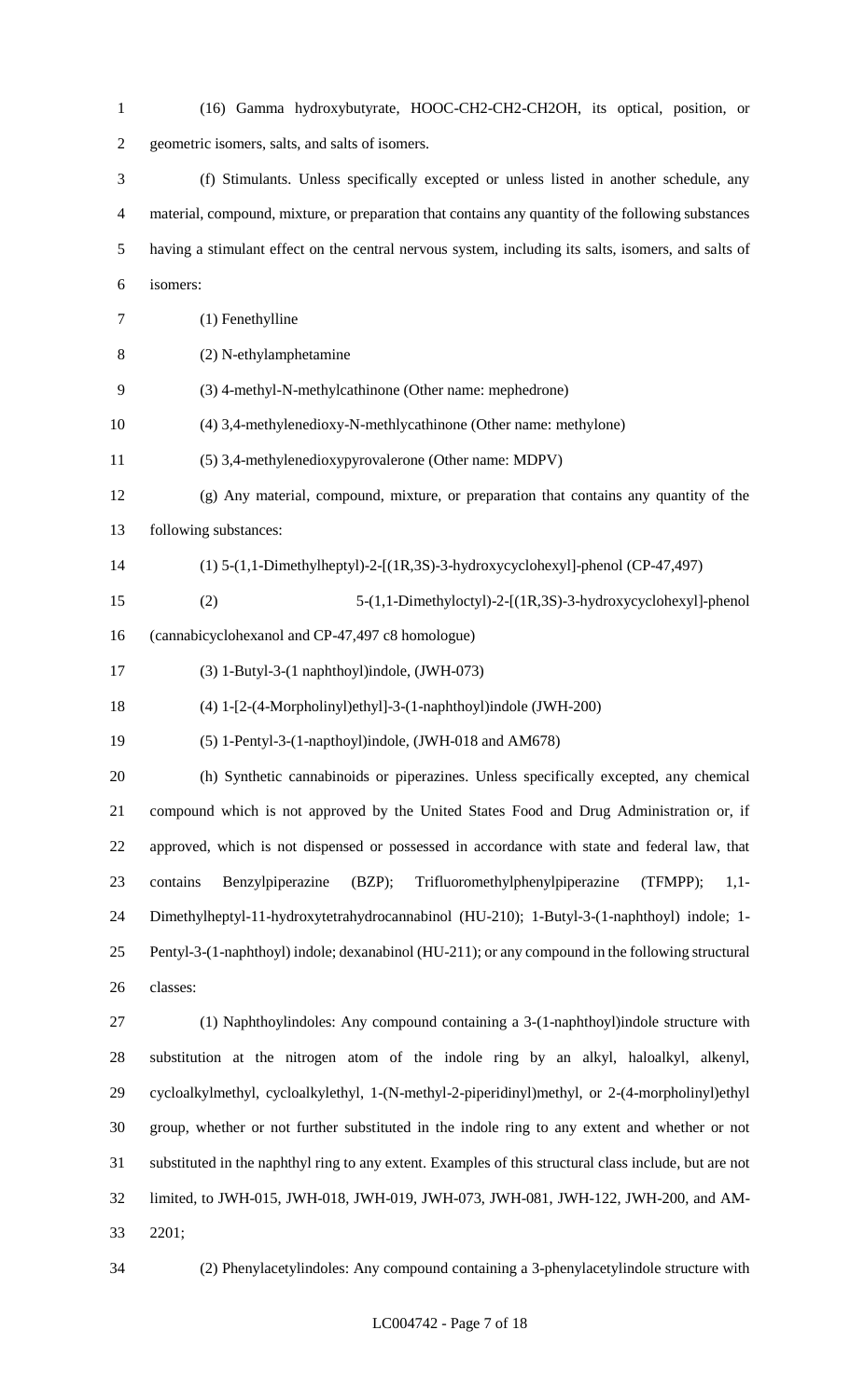substitution at the nitrogen atom of the indole ring by an alkyl, haloalkyl, alkenyl, cycloalkylmethyl, cycloalkylethyl, 1-(N-methyl-2-piperidinyl)methyl, or 2-(4-morpholinyl)ethyl group whether or not further substituted in the indole ring to any extent and whether or not substituted in the phenyl ring to any extent. Examples of this structural class include, but are not limited to, JWH-167, JWH-250, JWH-251, and RCS-8;

 (3) Benzoylindoles: Any compound containing a 3-(benzoyl) indole structure with substitution at the nitrogen atom of the indole ring by an alkyl, haloalkyl, alkenyl, cycloalkylmethyl, cycloalkylethyl, 1-(N-methyl-2-piperidinyl)methyl, or 2-(4-morpholinyl)ethyl group whether or not further substituted in the indole ring to any extent and whether or not substituted in the phenyl ring to any extent. Examples of this structural class include, but are not limited, to AM-630, AM-2233, AM-694, Pravadoline (WIN 48,098), and RCS-4;

 (4) Cyclohexylphenols: Any compound containing a 2-(3-hydroxycyclohexyl)phenol structure with substitution at the 5-position of the phenolic ring by an alkyl, haloalkyl, alkenyl, cycloalkylmethyl, cycloalkylethyl, 1-(N-methyl-2-piperidinyl)methyl, or 2-(4-morpholinyl)ethyl group whether or not substituted in the cyclohexyl ring to any extent. Examples of this structural 16 class include, but are not limited to, CP 47,497 and its C8 homologue (cannabicyclohexanol);

 (5) Naphthylmethylindoles: Any compound containing a 1H-indol-3-yl-(1-naphthyl) methane structure with substitution at the nitrogen atom of the indole ring by an alkyl, haloalkyl, alkenyl, cycloalkylmethyl, cycloalkylethyl, 1-(N-methyl-2-piperidinyl)methyl, or 2-(4- morpholinyl)ethyl group whether or not further substituted in the indole ring to any extent and whether or not substituted in the naphthyl ring to any extent. Examples of this structural class include, but are not limited to, JWH-175, JWH-184, and JWH-185;

 (6) Naphthoylpyrroles: Any compound containing a 3-(1-naphthoyl)pyrrole structure with substitution at the nitrogen atom of the pyrrole ring by an alkyl, haloalkyl, alkenyl, cycloalkylmethyl, cycloalkylethyl, 1-(N-methyl-2-piperidinyl)methyl, or 2-(4-morpholinyl)ethyl group whether or not further substituted in the pyrrole ring to any extent and whether or not substituted in the naphthyl ring to any extent. Examples of this structural class include, but are not limited, to JWH-030, JWH-145, JWH-146, JWH-307, and JWH-368;

 (7) Naphthylmethylindenes: Any compound containing a 1-(1-naphthylmethyl)indene structure with substitution at the 3-position of the indene ring by an alkyl, haloalkyl, alkenyl, cycloalkylmethyl, cycloalkylethyl, 1-(N-methyl-2-piperidinyl)methyl, or 2-(4-morpholinyl)ethyl group whether or not further substituted in the indene ring to any extent and whether or not substituted in the naphthyl ring to any extent. Examples of this structural class include, but are not limited to, JWH-176; or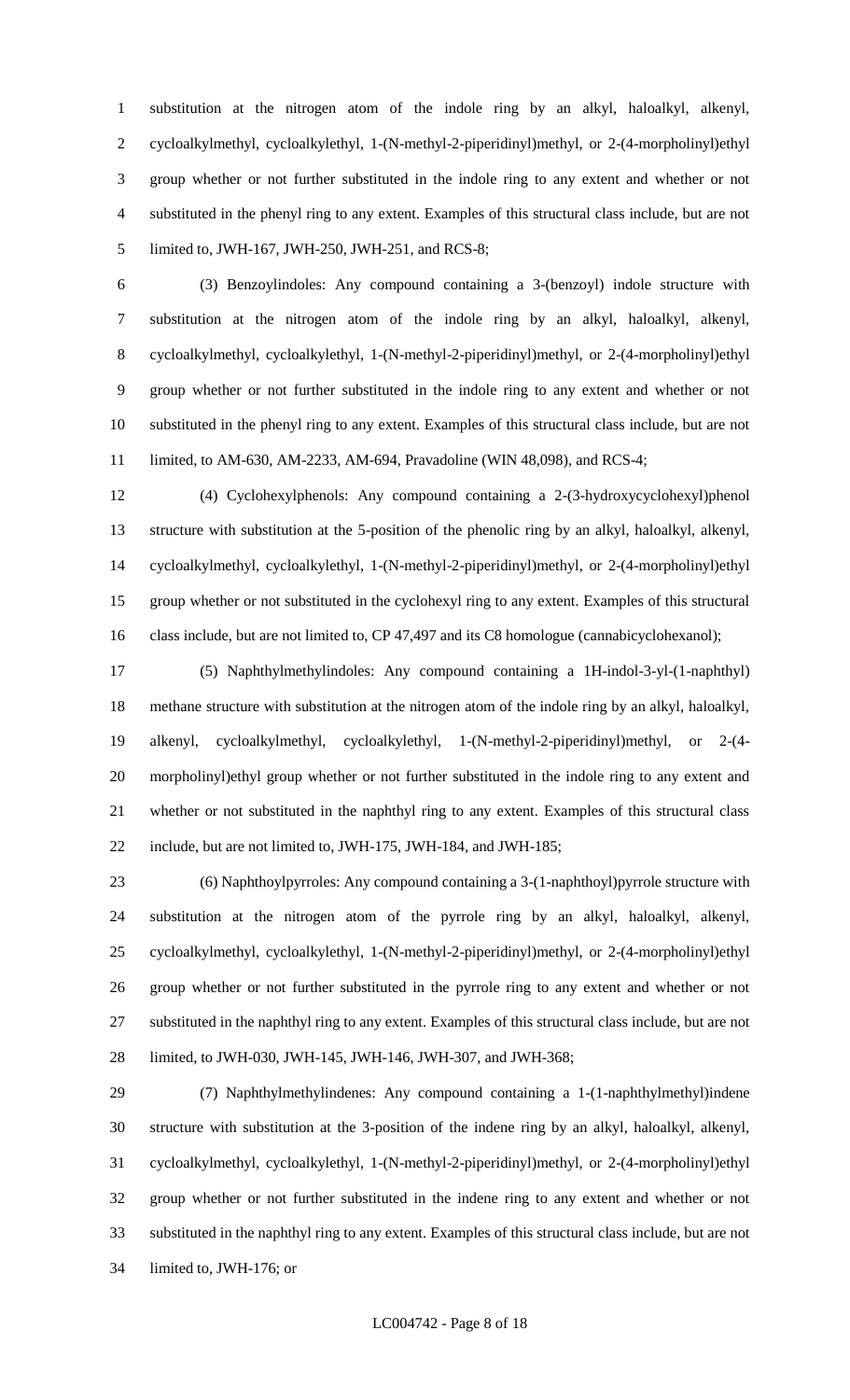(8) Any other synthetic cannabinoid or piperazine which is not approved by the United States Food and Drug Administration or, if approved, which is not dispensed or possessed in accordance with state and federal law.

 (i) Synthetic cathinones. Unless specifically excepted, any chemical compound which is not approved by the United States Food and Drug Administration or, if approved, which is not dispensed or possessed in accordance with state and federal law, not including bupropion, structurally derived from 2-aminopropan-1-one by substitution at the 1-position with either phenyl, naphthyl, or thiophene ring systems, whether or not the compound is further modified in one or more of the following ways:

 (1) By substitution in the ring system to any extent with alkyl, alkylenedioxy, alkoxy, haloalkyl, hydroxyl, or halide substituents, whether or not further substituted in the ring system by one or more other univalent substituents. Examples of this class include, but are not limited to, 3,4- Methylenedioxycathinone (bk-MDA);

 (2) By substitution at the 3-position with an acyclic alkyl substituent. Examples of this class include, but are not limited to, 2-methylamino-1-phenylbutan-1-one (buphedrone);

 (3) By substitution at the 2-amino nitrogen atom with alkyl, dialkyl, benzyl, or methoxybenzyl groups, or by inclusion of the 2-amino nitrogen atom in a cyclic structure. Examples of this class include, but are not limited to, Dimethylcathinone, Ethcathinone, and α-Pyrrolidinopropiophenone (α-PPP); or

 (4) Any other synthetic cathinone which is not approved by the United States Food and Drug Administration or, if approved, is not dispensed or possessed in accordance with state or federal law.

Schedule II

 (a) Schedule II shall consist of the drugs and other substances, by whatever official name, common or usual name, chemical name, or brand name designated, listed in this section.

 (b) Substances, vegetable origin, or chemical synthesis. Unless specifically excepted or unless listed in another schedule, any of the following substances whether produced directly or indirectly by extraction from substances of vegetable origin, or independently by means of chemical synthesis, or by a combination of extraction and chemical synthesis:

 (1) Opium and opiate, and any salt, compound, derivative, or preparation of opium or opiate excluding naloxone and its salts, and excluding naltrexone and its salts, but including the following:

(i) Raw opium

(ii) Opium extracts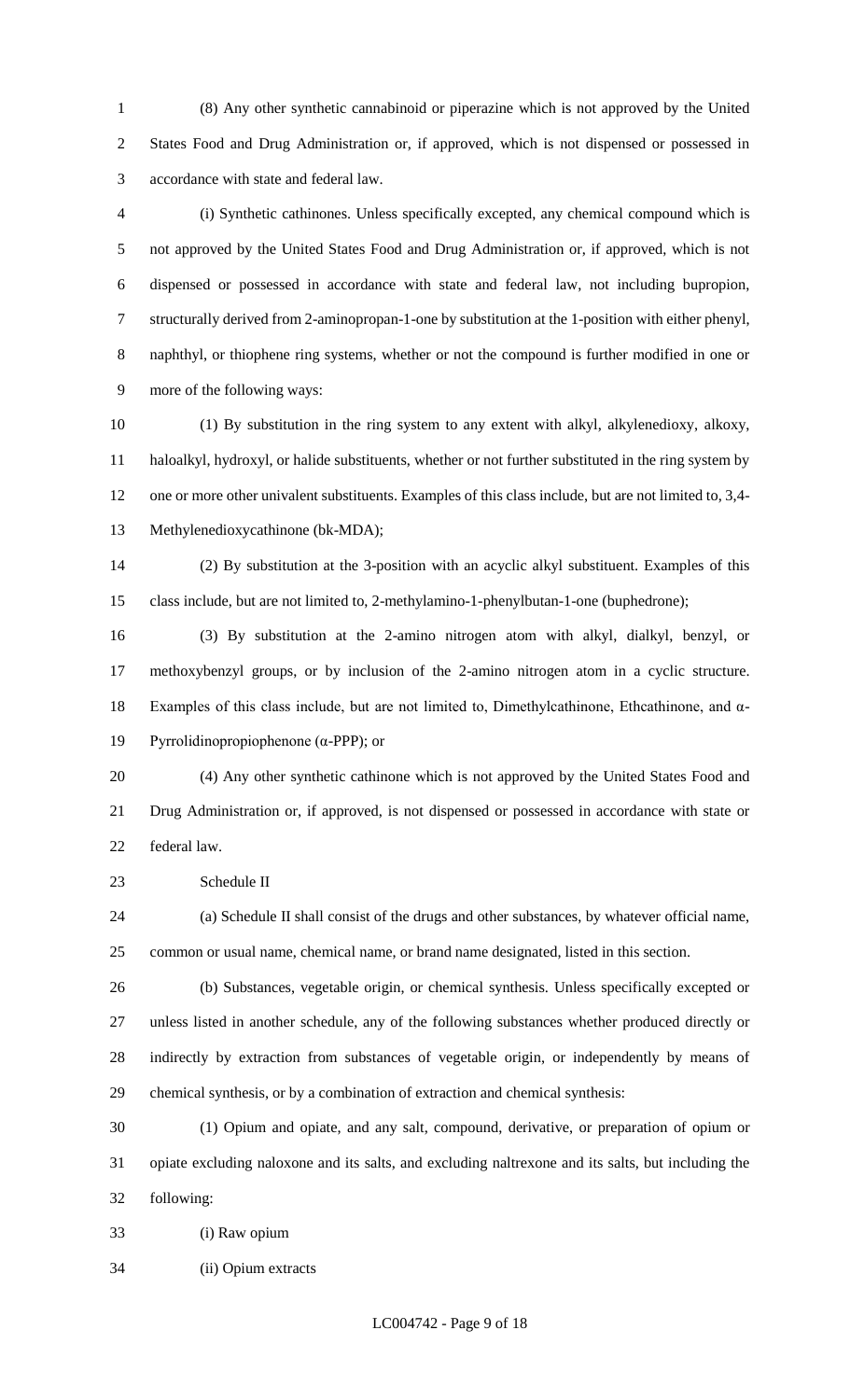| $\mathbf{1}$   | (iii) Opium fluid extracts                                                                                |
|----------------|-----------------------------------------------------------------------------------------------------------|
| $\overline{2}$ | (iv) Powdered opium                                                                                       |
| 3              | (v) Granulated opium                                                                                      |
| 4              | (vi) Tincture of opium                                                                                    |
| 5              | (vii) Etorphine hydrochloride                                                                             |
| 6              | (viii) Codeine                                                                                            |
| 7              | (ix) Ethylmorphine                                                                                        |
| 8              | (x) Hydrocodone                                                                                           |
| 9              | (xi) Hydromorphone                                                                                        |
| 10             | (xii) Metopon                                                                                             |
| 11             | (xiii) Morphine                                                                                           |
| 12             | (xiv) Oxycodone                                                                                           |
| 13             | (xv) Oxymorphone                                                                                          |
| 14             | (xvi) Thebaine                                                                                            |
| 15             | (2) Any salt, compound, derivative, or preparation that is chemically equivalent or identical             |
| 16             | with any of the substances referred to in subdivision (1) of this subsection, except that these           |
| 17             | substances shall not include the isoquinoline alkaloids of opium.                                         |
| 18             | (3) Opium poppy and poppy straw.                                                                          |
| 19             | (4) Coca leaves and any salt, compound, derivative, or preparation of coca leaves, and any                |
| 20             | salt, compound, derivative, or preparation that is chemically equivalent or identical with any of         |
| 21             | these substances, except that the substances shall not include decocainized coca leaves or extraction     |
| 22             | of coca leaves, which extractions do not contain cocaine or ecgonine.                                     |
| 23             | (5) Concentrate of poppy straw (the crude extract of poppy straw in liquid, solid, or powder              |
| 24             | form that contains the phenanthrine alkaloids of the opium poppy).                                        |
| 25             | (c) Opiates. Unless specifically excepted or unless listed in another schedule, any of the                |
| 26             | following opiates, including its isomers, esters, ethers, salts; and salts of isomers, esters, and ethers |
| 27             | whenever the existence of the isomers, esters, ethers, and salts is possible within the specific          |
| 28             | chemical designation:                                                                                     |
| 29             | (1) Alphaprodine                                                                                          |
| 30             | (2) Anileridine                                                                                           |
| 31             | (3) Bezitramide                                                                                           |
| 32             | (4) Dihydrocodeine                                                                                        |
| 33             | (5) Diphenoxylate                                                                                         |
| 34             | (6) Fentanyl                                                                                              |
|                |                                                                                                           |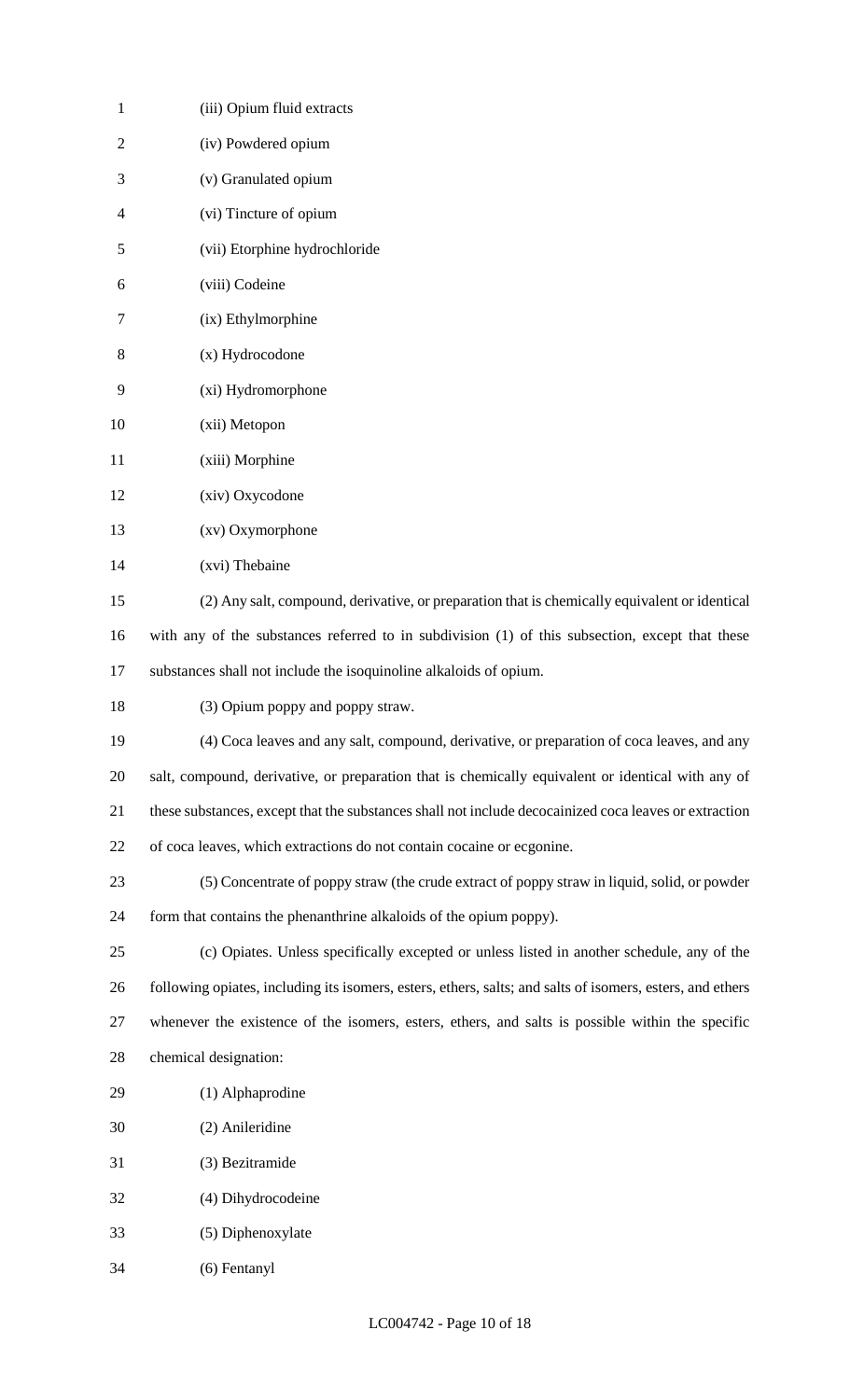| $\mathbf{1}$   | (7) Isomethadone                                                                                     |
|----------------|------------------------------------------------------------------------------------------------------|
| $\overline{c}$ | (8) Levomethorphan                                                                                   |
| 3              | (9) Levorphanol                                                                                      |
| $\overline{4}$ | (10) Metazocine                                                                                      |
| 5              | (11) Methadone                                                                                       |
| 6              | (12) Methadone-Intermediate, 4-cyano-2-dimethylamino-4, 4-diphenyl butane                            |
| 7              | (13) Moramide-Intermediate, 2-methyl-3-morpholino-1, 1-diphenylpropane-carboxylic                    |
| 8              | acid                                                                                                 |
| 9              | (14) Pethidine                                                                                       |
| 10             | (15) Pethidine-Intermediate-A, 4-cyano-1-methyl-4-phenylpiperidine                                   |
| 11             | (16) Pethidine-Intermediate-B, ethyl-4-phenylpiperidine-4-carboxylate                                |
| 12             | (17) Pethidine-Intermediate-C, 1-methyl-4-phenylpiperidine-4-carboxylic acid                         |
| 13             | (18) Phenaxocine                                                                                     |
| 14             | (19) Piminodine                                                                                      |
| 15             | (20) Racemethorphan                                                                                  |
| 16             | (21) Racemorphan                                                                                     |
| 17             | (22) Bulk Dextropropoxyphene (non-dosage forms)                                                      |
| 18             | (23) Suffentanil                                                                                     |
| 19             | (24) Alfentanil                                                                                      |
| 20             | (25) Levoalphacetylmethadol                                                                          |
| 21             | (26) Carfentanil                                                                                     |
| 22             | (27) Remifentanil                                                                                    |
| 23             | (d) Stimulants. Unless specifically excepted or unless listed in another schedule, any               |
| 24             | material, compound, mixture, or preparation that contains any quantity of the following substances   |
| 25             | having a stimulant effect on the central nervous system:                                             |
| 26             | (1) Amphetamine, its salts, optical isomers, and salts of its optical isomers.                       |
| 27             | (2) Methamphetamine, its salts, and salts of its isomers.                                            |
| 28             | (3) Phenmetrazine and its salts.                                                                     |
| 29             | (4) Methylphenidate.                                                                                 |
| 30             | (e) Depressants. Unless specifically excepted or unless listed in another schedule, any              |
| 31             | material, compound, mixture, or preparation that contains any quantity of the following substances   |
| 32             | having a depressant effect on the central nervous system, including its salts, isomers, and salts of |
| 33             | isomers whenever the existence of the salts, isomers, and salts of isomers is possible within the    |
| 34             | specific chemical designation:                                                                       |
|                |                                                                                                      |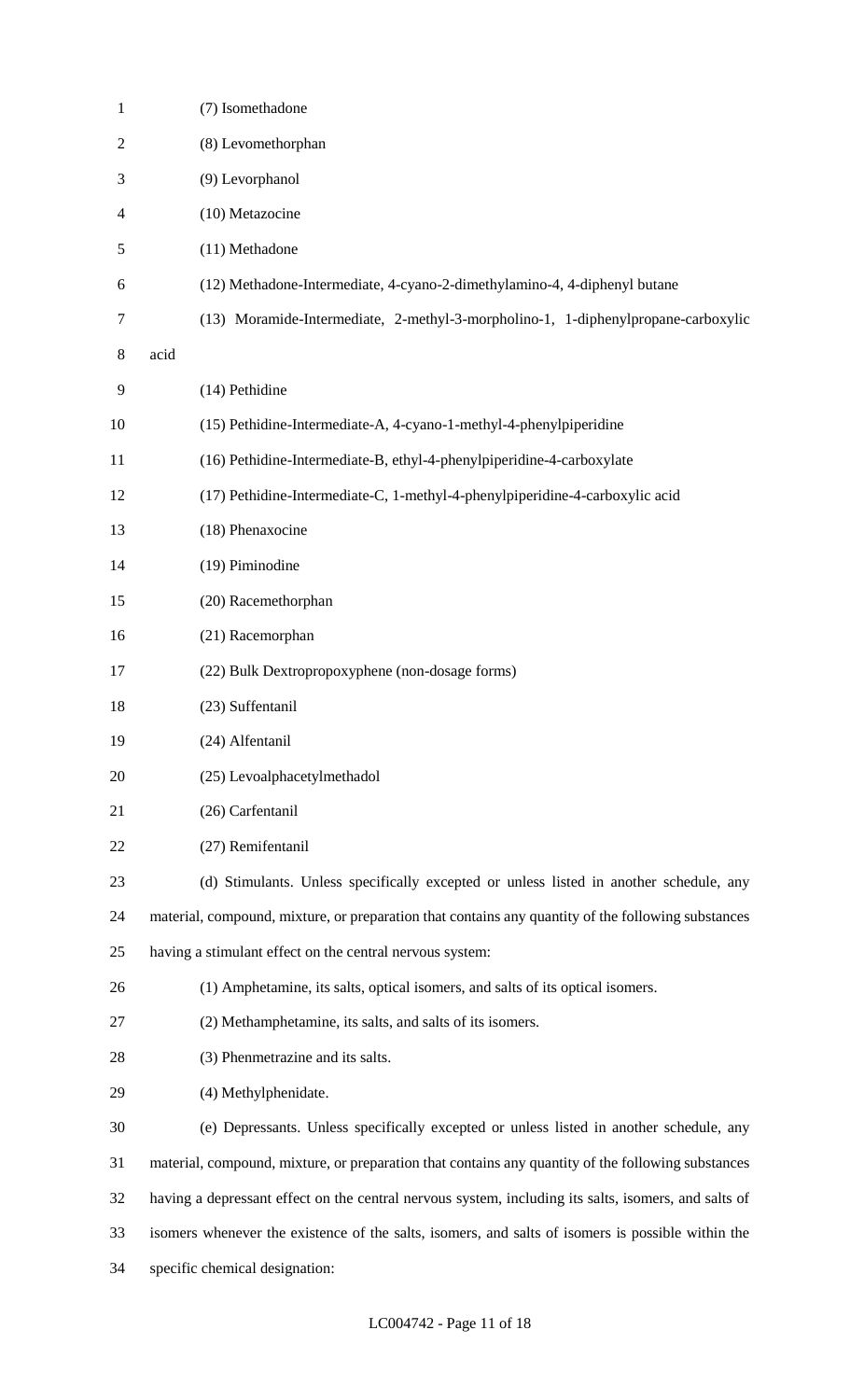| $\mathbf{1}$   | (1) Amobarbital                                                                                    |
|----------------|----------------------------------------------------------------------------------------------------|
| $\overline{2}$ | (2) Glutethimide                                                                                   |
| 3              | (3) Methyprylon                                                                                    |
| 4              | (4) Pentobarbital                                                                                  |
| 5              | (5) Phencyclidine                                                                                  |
| 6              | (6) Secobarbital                                                                                   |
| 7              | (7) Phencyclidine immediate precursors:                                                            |
| 8              | (i) 1-phencyclohexylamine                                                                          |
| 9              | (ii) 1-piperidinocyclohexane-carbonitrile (PCC)                                                    |
| 10             | (8) Immediate precursor to amphetamine and methamphetamine: Phenylacetone. Some                    |
| 11             | other names: phenyl-2-propanone; P2P; benzyl methyl ketone; methyl benzone ketone.                 |
| 12             | Schedule III                                                                                       |
| 13             | (a) Unless specifically excepted or unless listed in another schedule, any material,               |
| 14             | compound, mixture, or preparation that contains any quantity of the following substances having a  |
| 15             | depressant effect on the central nervous system:                                                   |
| 16             | (1) Any substance that contains any quantity of a derivative of barbituric acid or any salt        |
| 17             | of a derivative of barbituric acid.                                                                |
| 18             | (2) Chlorhexadol                                                                                   |
| 19             | (3) Lysergic acid                                                                                  |
| 20             | (4) Lysergic acid amide                                                                            |
| 21             | (5) Sulfondiethylmethane                                                                           |
| 22             | (6) Sulfonethylmethane                                                                             |
| 23             | (7) Sylfonmethane                                                                                  |
| 24             | (8) Any compound, mixture, or preparation containing amobarbital, secobarbital,                    |
| 25             | pentobarbital, or any salt of them and one or more other active medicinal ingredients that are not |
| 26             | listed in any schedule.                                                                            |
| 27             | (9) Any suppository dosage form containing amobarbital, secobarbital, pentobarbital, or            |
| 28             | any salt of any of these drugs and approved by the Food and Drug Administration for marketing      |
| 29             | only as a suppository.                                                                             |
| 30             | (10) Ketamine, its salts, isomers, and salts of isomers. (Some other names for ketamine:           |
| 31             | (+)-2-(2-chlorophenyl)-2-(methylamino)-cyclohexanone).                                             |
| 32             | (b) Unless specifically excepted or unless listed in another schedule, any material,               |
| 33             | compound, mixture, or preparation containing limited quantities of any of the following narcotic   |
| 34             | drugs, or any salts of them:                                                                       |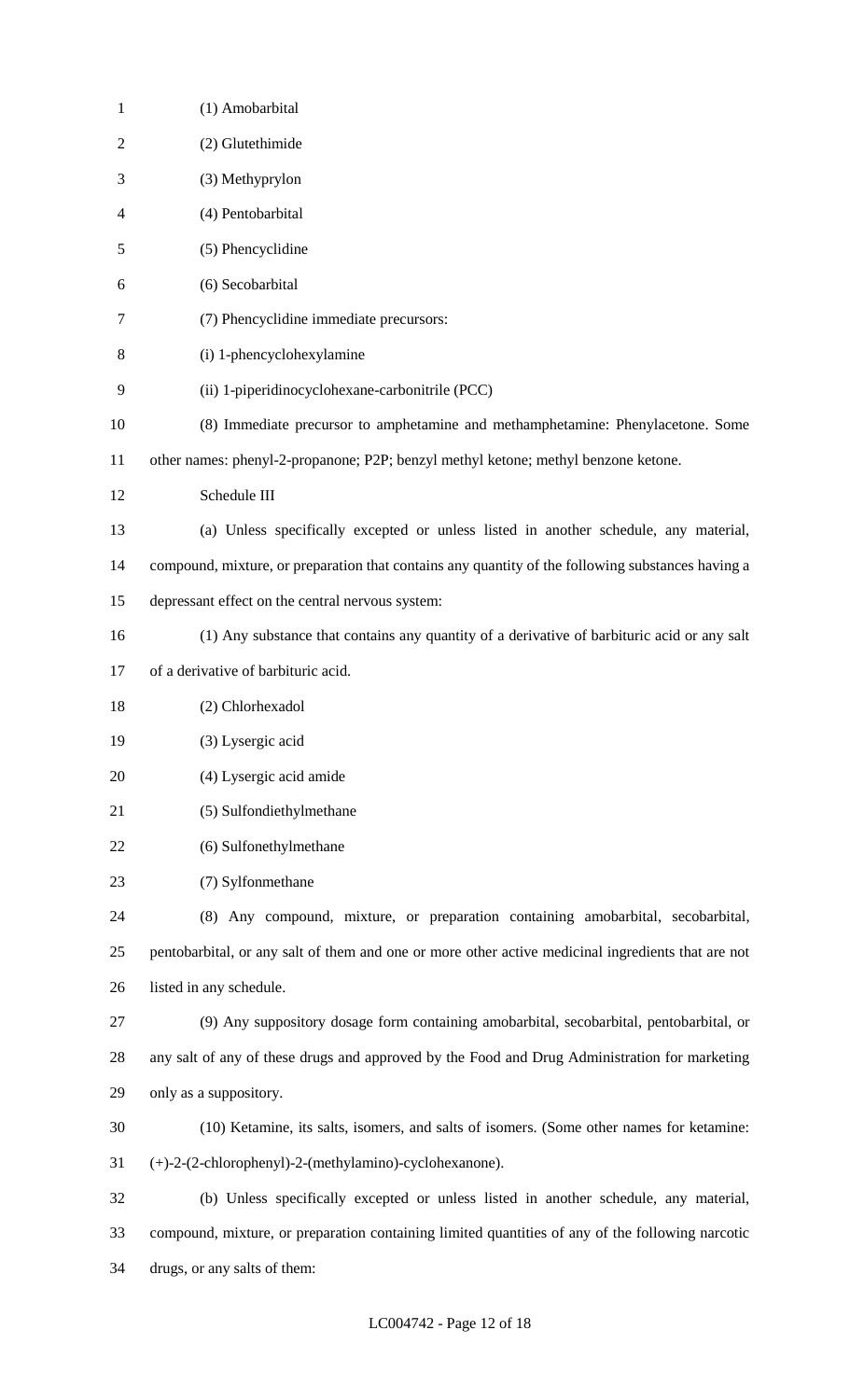(1) Not more than one and eight tenths grams (1.8 gms.) of codeine per one hundred 2 milliliters (100 mls.) or not more than ninety milligrams (90 mgs.) per dosage unit, with an equal or greater quantity of an isoquinoline alkaloid of opium.

 (2) Not more than one and eight tenths grams (1.8 gms.) of codeine per one hundred milliliters (100 mls.) or not more than ninety milligrams (90 mgs.) per dosage unit, with one or more active, nonnarcotic ingredients in recognized therapeutic amounts.

 (3) Not more than three hundred milligrams (300 mgs.) of dihydrocodeinone per one hundred milliliters (100 mls.) or not more than fifteen milligrams (15 mgs.) per dosage unit, with a fourfold or greater quantity of an isoquinoline alkaloid of opium.

 (4) Not more than three hundred milligrams (300 mgs.) of dihydrocodeinone per one hundred milliliters (100 mls.) or not more than fifteen milligrams (15 mgs.) per dosage unit, with one or more active nonnarcotic ingredients in recognized therapeutic amounts.

 (5) Not more than one and eight tenths grams (1.8 gms.) of dihydrocodeine per one hundred milliliters (100 mls.) or not more than ninety milligrams (90 mgs.) per dosage unit, with one or more active nonnarcotic ingredients in recognized therapeutic amounts.

 (6) Not more than three hundred milligrams (300 mgs.) of ethylmorphine per one hundred milliliters (100 mls.) or not more than fifteen milligrams (15 mgs.) per dosage unit, with one or more active nonnarcotic ingredients in recognized therapeutic amounts.

 (7) Not more than five hundred milligrams (500 mgs.) of opium per one hundred milliliters (100 mls.) or per one hundred grams (100 gms.) or not more than twenty-five milligrams (25 mgs.) per dosage unit, with one or more active nonnarcotic ingredients in recognized therapeutic amounts. (8) Not more than fifty milligrams (50 mgs.) of morphine per one hundred milliliters (100 mls.) per one hundred grams (100 gms.) with one or more active, nonnarcotic ingredients in recognized therapeutic amounts.

 (c) Stimulants. Unless specifically excepted or listed in another schedule, any material, compound, mixture, or preparation that contains any quantity of the following substances having a stimulant effect on the central nervous system, including its salts, isomers, and salts of the isomers whenever the existence of the salts of isomers is possible within the specific chemical designation:

- (1) Benzphetamine
- (2) Chlorphentermine
- (3) Clortermine
- (4) Mazindol
- (5) Phendimetrazine

(d) Steroids and hormones. Anabolic steroids (AS) or human growth hormone (HGH),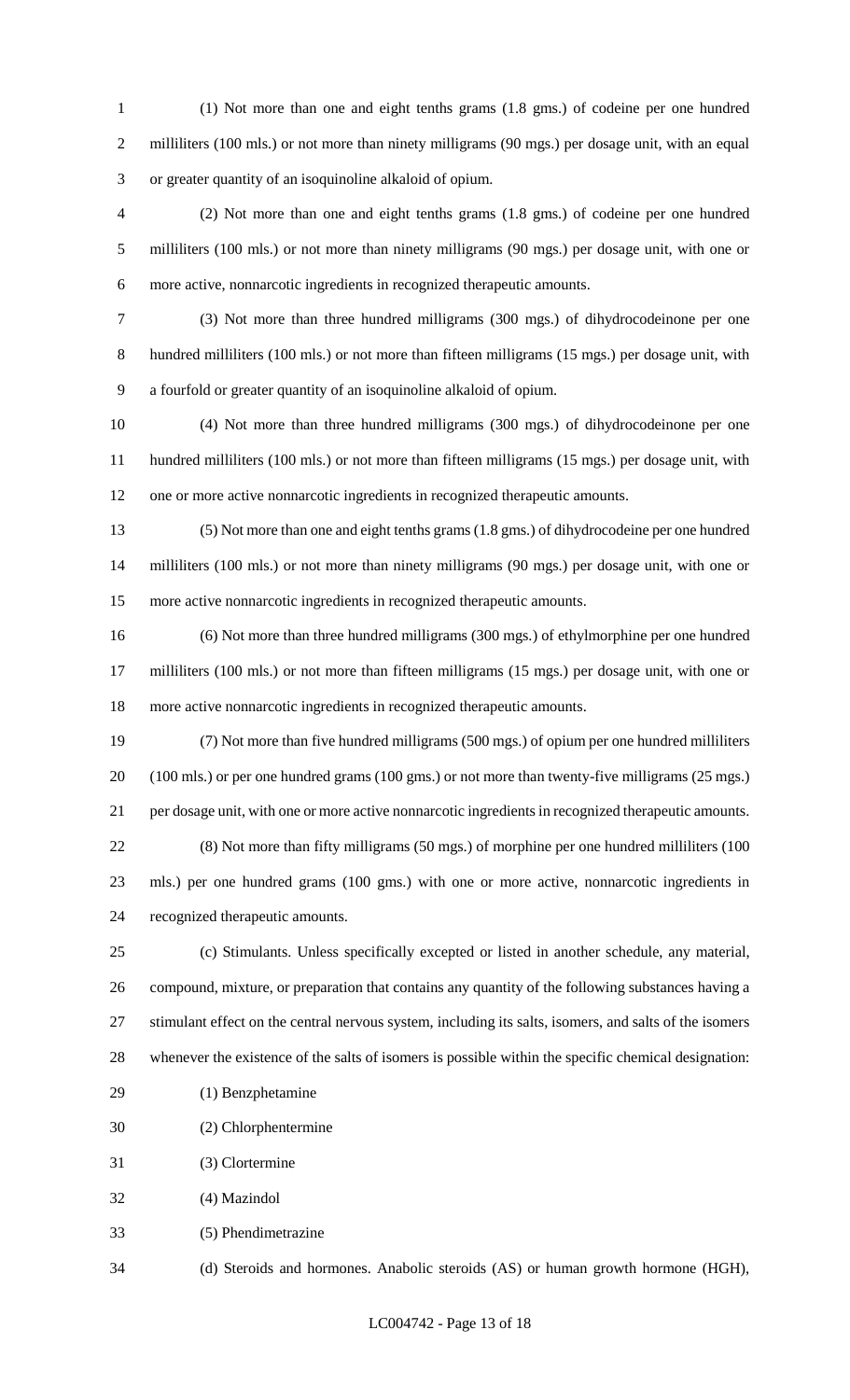| $\mathbf{1}$   | excluding those compounds, mixtures, or preparations containing an anabolic steroid that because        |
|----------------|---------------------------------------------------------------------------------------------------------|
| $\overline{2}$ | of its concentration, preparation, mixture, or delivery system, has no significant potential for abuse, |
| 3              | as published in 21 C.F.R. § 1308.34, including, but not limited to, the following:                      |
| 4              | (1) Chlorionic gonadotropin, except when used for injection of implantation in cattle or                |
| 5              | any other non-human species and when that use is approved by the Food and Drug Administration.          |
| 6              | (2) Clostebol                                                                                           |
| 7              | (3) Dehydrochlormethyltestosterone                                                                      |
| 8              | (4) Ethylestrenol                                                                                       |
| 9              | (5) Fluoxymesterone                                                                                     |
| 10             | (6) Mesterolone                                                                                         |
| 11             | (7) Metenolone                                                                                          |
| 12             | (8) Methandienone                                                                                       |
| 13             | (9) Methandrostenolone                                                                                  |
| 14             | (10) Methyltestosterone                                                                                 |
| 15             | (11) Nandrolone decanoate                                                                               |
| 16             | (12) Nandrolone phenpropionate                                                                          |
| 17             | (13) Norethandrolone                                                                                    |
| 18             | (14) Oxandrolone                                                                                        |
| 19             | (15) Oxymesterone                                                                                       |
| 20             | (16) Oxymetholone                                                                                       |
| 21             | (17) Stanozolol                                                                                         |
| 22             | (18) Testosterone propionate                                                                            |
| 23             | (19) Testosterone-like related compounds                                                                |
| 24             | (20) Human Growth Hormone (HGH)                                                                         |
| 25             | (e) Hallucinogenic substances.                                                                          |
| 26             | (1) Dronabinol (synthetic) in sesame oil and encapsulated in a soft gelatin capsule in U.S.             |
| 27             | Food and Drug Administration-approved drug product. (Some other names for dronabinol: (6aR-             |
| 28             | trans)-6a, 7, 8, 10a- tetrahydro-6, 6, 9- trimethyl-3-pentyl-6H- dibenzo[b,d] pyra n-1-ol,or(-)-delta-  |
| 29             | 9(trans)-tetrahydrocannabinol.)                                                                         |
| 30             | Schedule IV                                                                                             |
| 31             | (1) Barbital.                                                                                           |
| 32             | (2) Chloral betaine                                                                                     |
| 33             | (3) Chloral hydrate                                                                                     |
| 34             | (4) Ethchrovynol                                                                                        |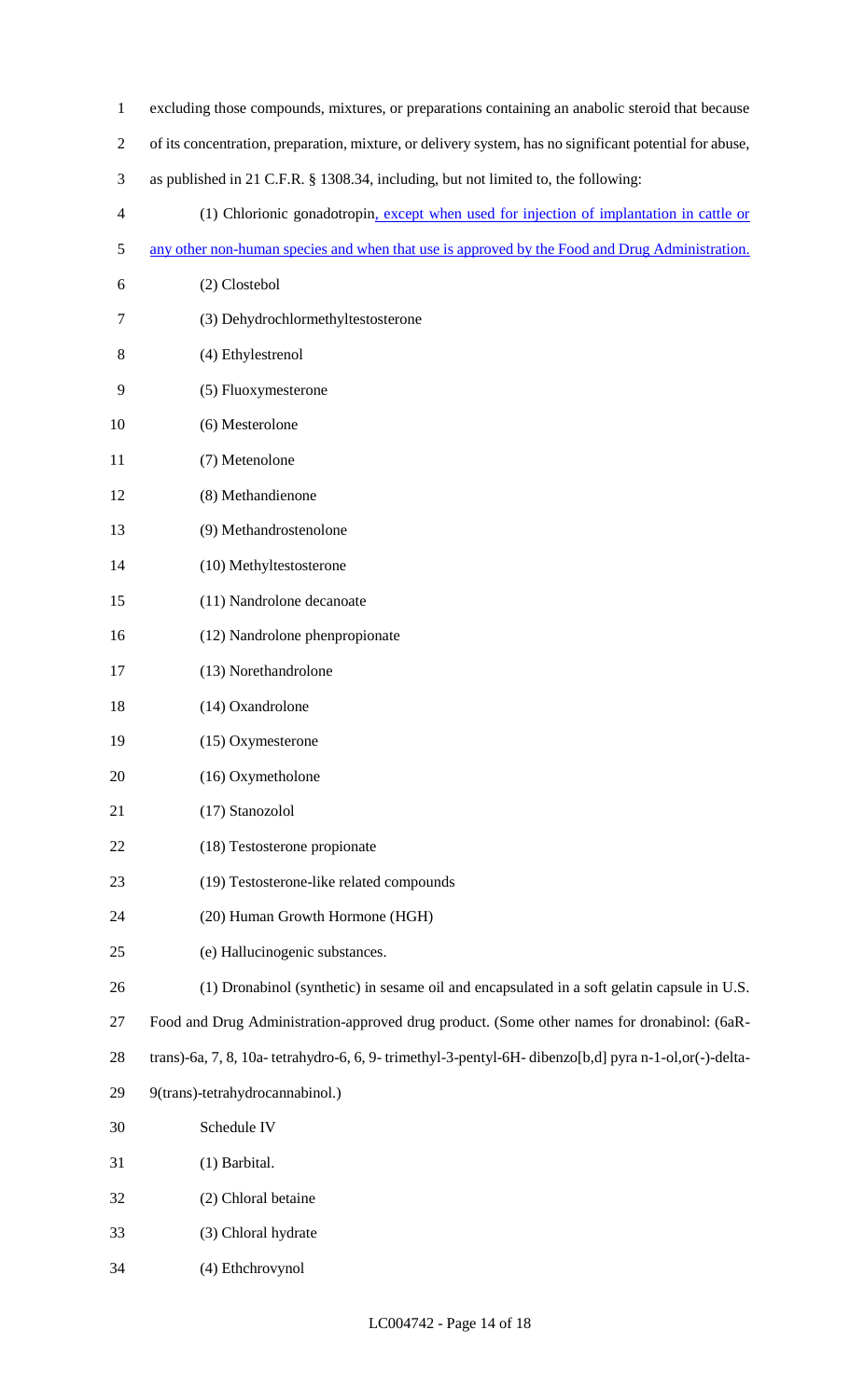| $\mathbf{1}$   | (5) Ethinamate                                                                                      |
|----------------|-----------------------------------------------------------------------------------------------------|
| $\mathfrak{2}$ | (6) Methohexital                                                                                    |
| 3              | (7) Meprobamate                                                                                     |
| 4              | (8) Methylphenobarbital                                                                             |
| 5              | (9) Paraldehyde                                                                                     |
| 6              | (10) Petrichloral                                                                                   |
| 7              | (11) Phenobarbital                                                                                  |
| 8              | (12) Fenfluramine                                                                                   |
| 9              | (13) Diethylpropion                                                                                 |
| 10             | (14) Phentermine                                                                                    |
| 11             | (15) Pemoline (including organometallic complexes and chelates thereof).                            |
| 12             | (16) Chlordiazepoxide                                                                               |
| 13             | (17) Clonazepam                                                                                     |
| 14             | (18) Clorazepate                                                                                    |
| 15             | (19) Diazepam                                                                                       |
| 16             | (20) Flurazepam                                                                                     |
| 17             | (21) Mebutamate                                                                                     |
| 18             | (22) Oxazepam                                                                                       |
| 19             | (23) Unless specifically excepted or unless listed in another schedule, any material,               |
| 20             | compound, mixture, or preparation that contains any quantity of the following substances, including |
| 21             | its salts:                                                                                          |
| 22             | Dextropropoxyphene(alpha-(+)-4-dimethylamino-1,2-diphenyl-3-<br>methyl-2-                           |
| 23             | propronoxybutane).                                                                                  |
| 24             | (24) Prazepam                                                                                       |
| 25             | (25) Lorazepam                                                                                      |
| 26             | (26) Not more than one milligram (1 mg.) of difenoxin and not less than twenty-five (25)            |
| 27             | micrograms of atropine sulfate per dosage unit.                                                     |
| 28             | (27) Pentazocine                                                                                    |
| 29             | (28) Pipradrol                                                                                      |
| 30             | (29) SPA (-)-1-dimethylamino-1, 2-diphenylethane                                                    |
| 31             | (30) Temazepam                                                                                      |
| 32             | (31) Halazepam                                                                                      |
| 33             | (32) Alprazolam                                                                                     |
| 34             | (33) Bromazepam                                                                                     |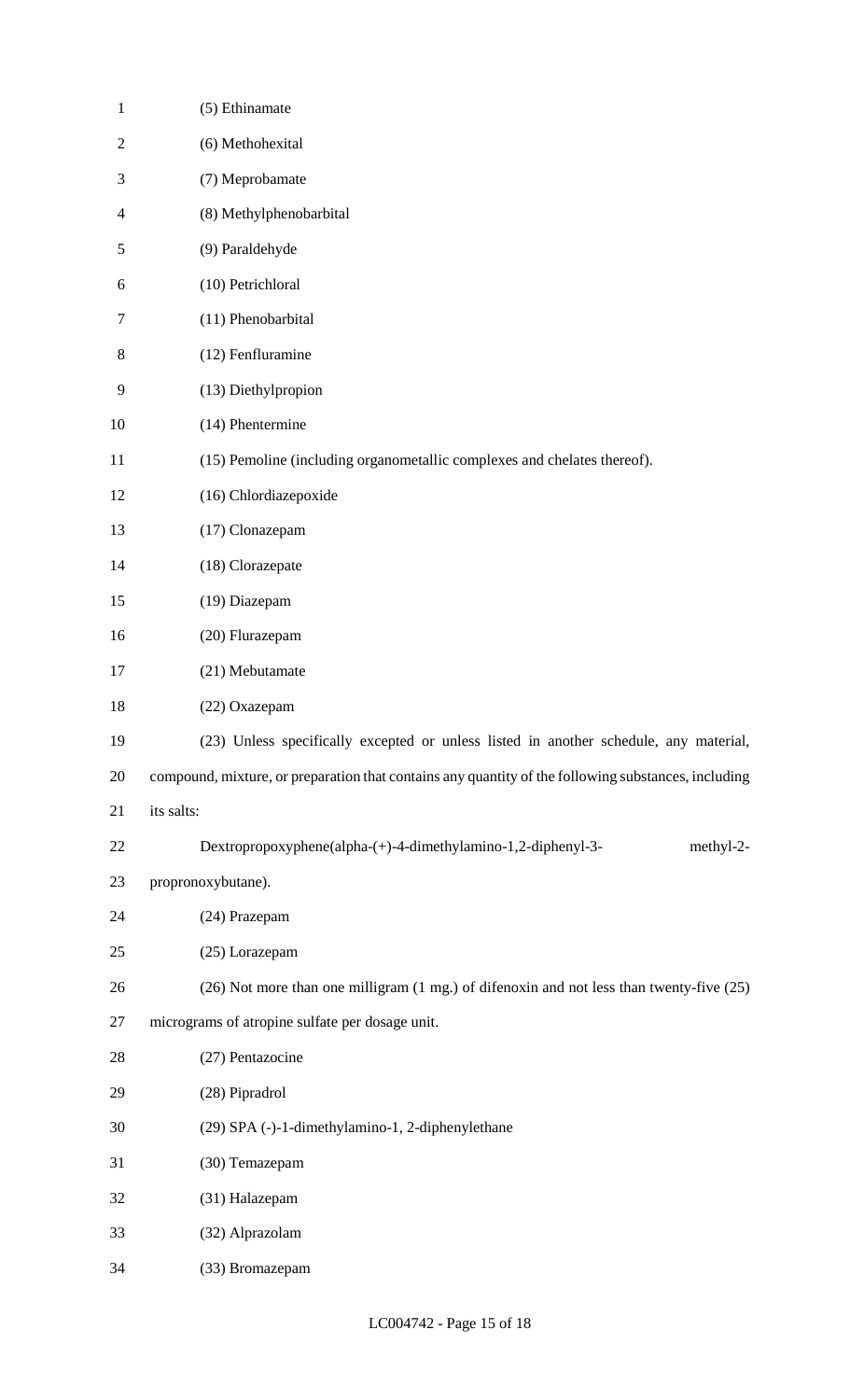| 1              | (34) Camazepam             |
|----------------|----------------------------|
| 2              | (35) Clobazam              |
| 3              | (36) Clotiazepam           |
| $\overline{4}$ | (37) Cloxazolam            |
| 5              | (38) Delorazepam           |
| 6              | (39) Estazolam             |
| 7              | (40) Ethyl Ioflazepate     |
| 8              | (41) Fludizaepam           |
| 9              | (42) Flunitrazepam         |
| 10             | (43) Haloxazolam           |
| 11             | (44) Ketazolam             |
| 12             | (45) Loprazolam            |
| 13             | (46) Lormetazepam          |
| 14             | (47) Medazepam             |
| 15             | (48) Nimetazepam           |
| 16             | (49) Nitrazepam            |
| 17             | (50) Nordiazepam           |
| 18             | (51) Oxazolam              |
| 19             | (52) Pinazepam             |
| 20             | (53) Tetrazepam            |
| 21             | (54) Mazindol              |
| 22             | (55) Triazolam             |
| 23             | (56) Midazolam             |
| 24             | (57) Quazepam              |
| 25             | (58) Butorphanol           |
| 26             | (59) Sibutramine           |
| 27             | Schedule V                 |
| 28             | (a) Any compound, mixture, |
|                |                            |

 (a) Any compound, mixture, or preparation containing any of the following limited quantities of narcotic drugs, which shall include one or more non-narcotic active medicinal ingredients in sufficient proportion to confer upon the compound, mixture, or preparation valuable medicinal qualities other than those possessed by the narcotic drug alone:

 (1) Not more than two hundred milligrams (200 mgs.) of codeine per 100 milliliters (100 mls.) or per one hundred grams (100 gms.).

(2) Not more than one hundred milligrams (100 mgs.) of dihydrocodeine per 100 milliliters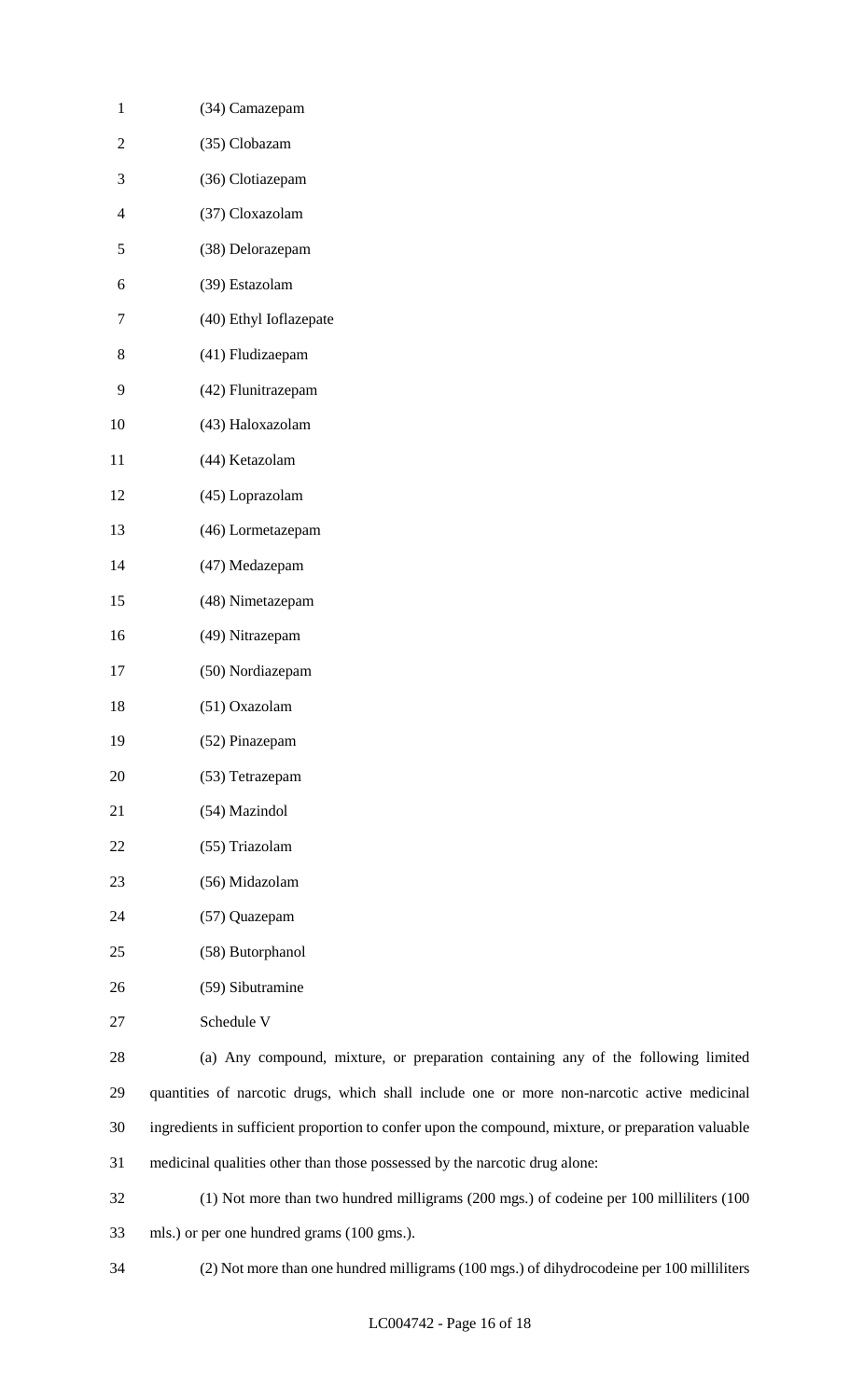- (100 mls.) or per one hundred grams (100 gms.).
- (3) Not more than one hundred milligrams (100 mgs.) of ethylmorphine per 100 milliliters
- (100 mls.) or per one hundred grams (100 gms.).
- (4) Not more than two and five tenths milligrams (2.5 mgs.) of diphenixylate and not less than twenty-five (25) micrograms of atropine sulfate per dosage unit.
- (5) Not more than one hundred milligrams (100 mgs.) of opium per one hundred milliliters (100 mls.) or per one hundred grams (100 gms.).
- (b) Not more than five tenths milligrams (0.5 mgs.) of difenoxin and not less than twenty-
- five (25) micrograms of atropine sulfate per dosage unit.
- (c) Buprenorphine
- (d) Unless specifically exempted or excluded or unless listed in another schedule, any material, compound, mixture, or preparation that contains any quantity of the following substances having a stimulant effect on the central nervous system, including its salts, isomers, and salts of isomers:
- (1) Propylhexedrine (except as benzedrex inhaler)
- (2) Pyrovalerone.
- SECTION 2. This act shall take effect upon passage.

#### ======== LC004742 ========